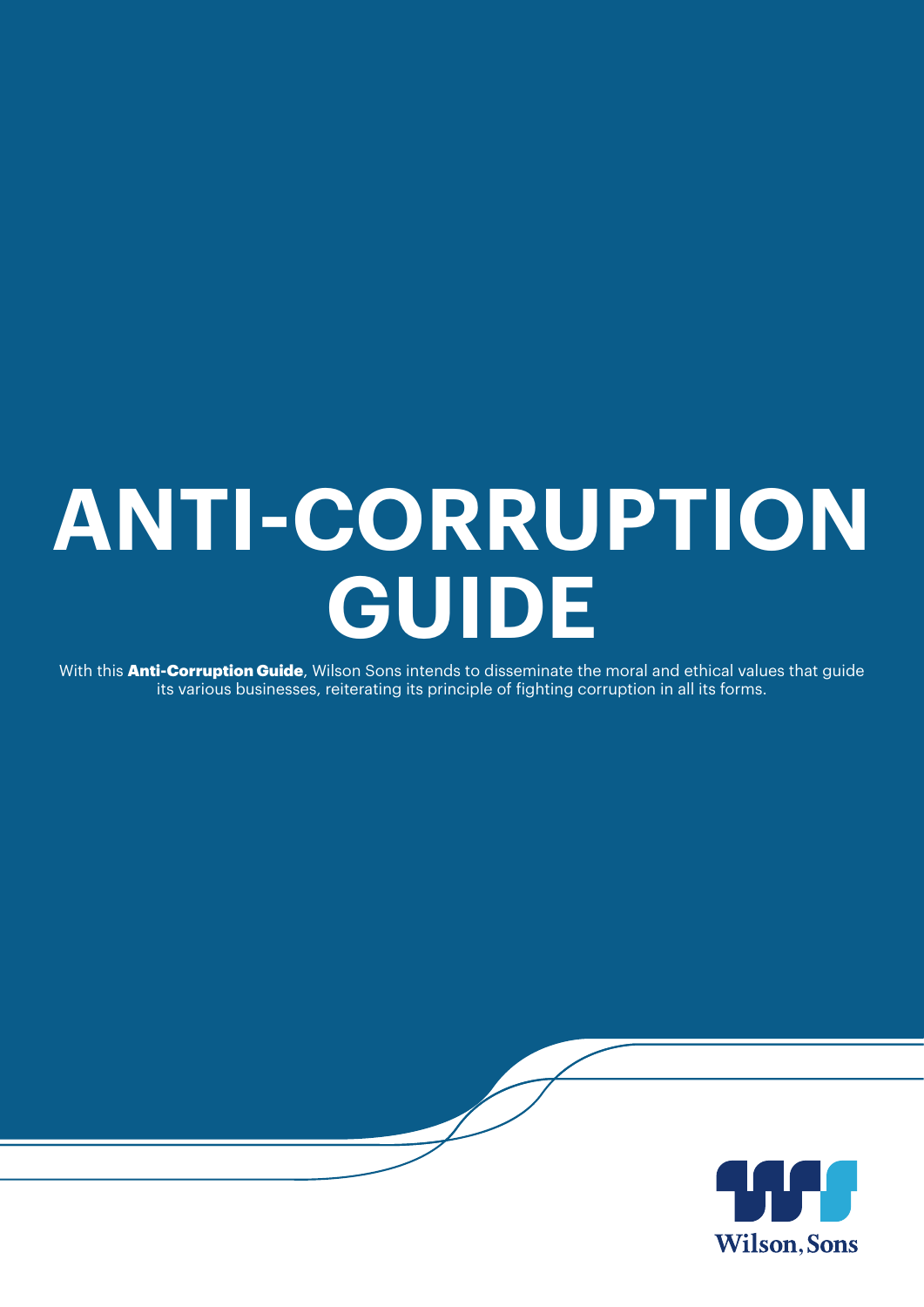MESSAGE FROM THE PRESIDENT

- 1 INTRODUCTION
- LAWS WE NEED TO FOLLOW
- 3 OBJECTIVE
- 4 SCOPE
- 5 GUIDELINES
- **6** INTEGRITY PROGRAM
- **7** ROLES AND RESPONSIBILITIES
- 8 GLOSSARY
- **9** ATTACHMENTS AND REFERENCES
- **10 DISCIPLINARY SANCTIONS**

2 OUR COMMITMENTS AND THE ANTI-CORRUPTION

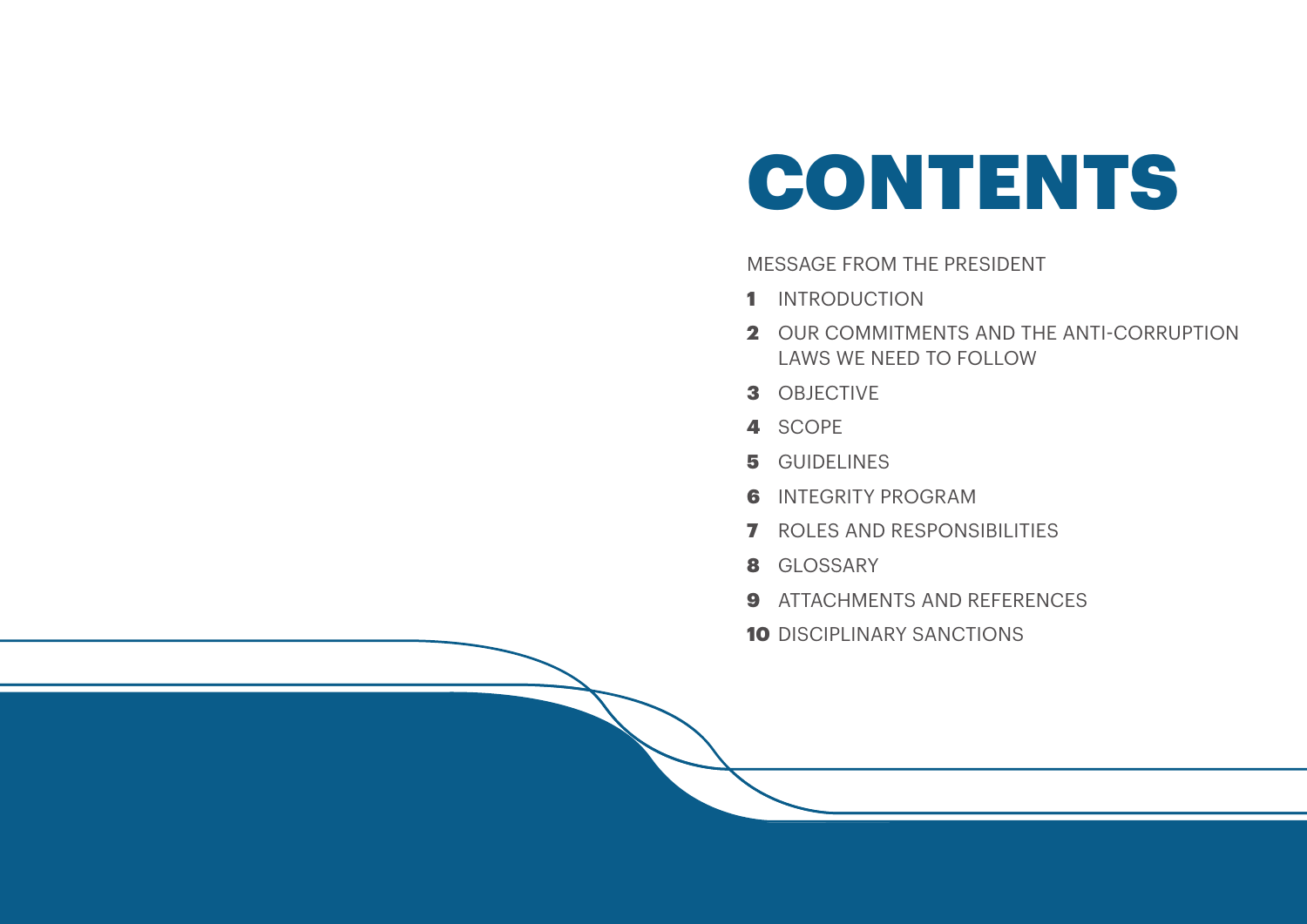As a company in close interaction with public administration agencies, Wilson Sons seeks to ensure that, while conducting its activities, its employees and any third parties acting on its behalf comply with the highest standards of integrity. **Introduction**<br> **Introduction**<br>
As a company in close inter

This Guide contains guidelines to ensure that Wilson Sons and others acting on its behalf understand and act in accordance with anti-corruption laws in all relations with the public administration. It is important to note that Law 12.846/13 (the Anti-Corruption Act) states that bribery of public officials is illegal. However, Wilson Sons expresses and reaffirms its non-tolerance for fraud and corruption in all its forms, directed to either the public or the private sector, regardless of the amount involved. This Anti-Corruption Guide also contains initiatives related to the Integrity Program.

This Guide, along with the Code of Ethical Conduct, represents the company's key documents regarding its guidelines on integrity.

Cezar Baião President

### Dear employees,

Wilson Sons seeks to maintain the highest professional standards and strives for ethics and integrity in all its business. In order to foster practices that ensure that a policy of broad transparency and corporate responsibility is in place, I present to you our revised Anti-Corruption Guide, which reinforces our commitment to fight corruption in all its forms as mentioned in the United Nations Global Compact, which we joined in 2009.

In addition to reinforcing our Corporate Governance, this document will be key in helping everyone contribute to keep our work environment upright and protected against corruption.

It will be the responsibility of the Ethics Committee to ensure the enforcement of the rules set forth in this Guide and to assess and direct the investigation of possible acts of misconduct, so as to ensure that everyone follows its principles and values. It is important to note that Wilson Sons also has a Code of Ethical Conduct, but the contents of this Anti-Corruption Guide are more specific and geared towards the approach in question.

Once again, I count on the commitment of all to adhere to this new Guide, which ratifies our moral and ethical values; after all, we are all responsible for the integrity of the Group.

Thank you very much,

Gran Baiat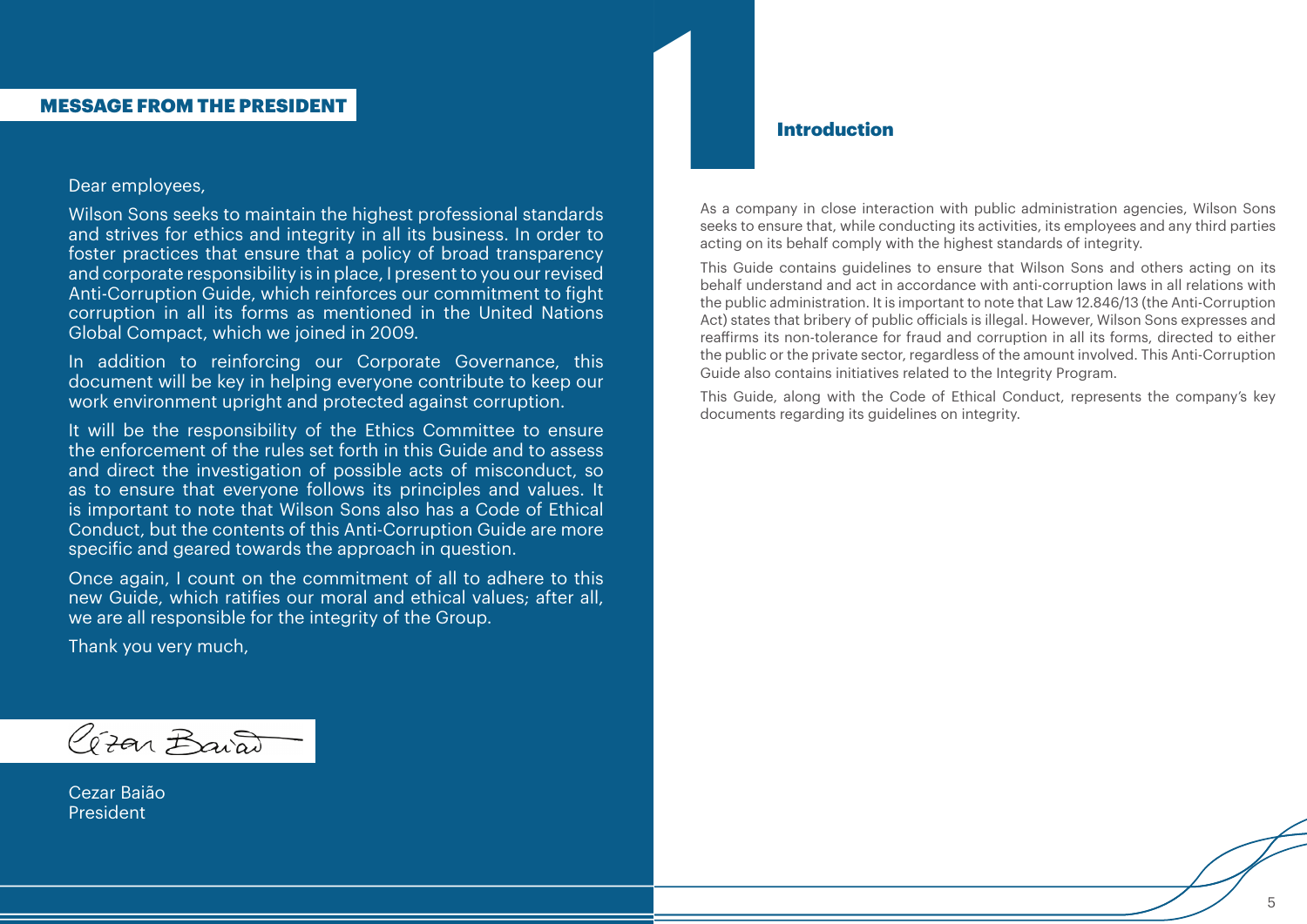### OUR COMMITMENTS AND THE ANTI-CORRUPTION LAWS WE NEED TO FOLLOW

Reinforce a proactive commitment to national initiatives (Law 12.846/13) and international regulations (United Nations Global Compact and International Anti-Corruption Laws), and to initiatives aiming to prevent and fight corruption in all its forms, by establishing behavioral standards for employees in situations that may involve or characterize bribes and/or acts of corruption.

## 2.1 LAW 12.846/20 **2.1** LAW 12.846/2013 (BRAZILIAN ANTI-CORRUPTION ACT)

This document also seeks to establish guidelines for the reception, treatment, and monitoring of acts that may characterize irregularities.

### **2.2** FCPA / UKBA

Provides for the administrative and civil accountability of legal entities regarding the practice of acts against the public administration, both on a national and international level.

In addition, we must abide to other anti-corruption laws, such as the US federal law against corruption and bribery − Foreign Corrupt Practices Act (FCPA) − and the United Kingdom's anti-corruption law − UK Bribery Act (UKBA).

### **2.3** THE UNITED NATIONS GLOBAL COMPACT



Wilson Sons is a signatory to the United Nations Global Compact, which sets forth ten principles in areas including human rights, labor rights, environmental protection and in the fight against corruption, and seeks to provide guidelines for the promotion of sustainable growth and citizenship. In addition to supporting and disseminating such principles, the company is also committed to incorporating those principles into its culture, strategy and operations.

### **2.4** OECD (ORGANIZATION FOR ECONOMIC COOPERATION AND DEVELOPMENT)

All signatory countries must criminalize corruption acts of foreign public officials in international transactions. In Brazil, as from the ratification of the convention, which has been incorporated into the Brazilian legal system, any individual or entity committing acts of bribery of a foreign public official in the territory of a signatory State to the OECD Convention is subject to its anti-bribery sanctions.

### **2.5** OTHER APPLICABLE LAWS

We must respect all laws of the legal system, always acting with diligence, responsibility and integrity in all our actions, including in interactions with public agents.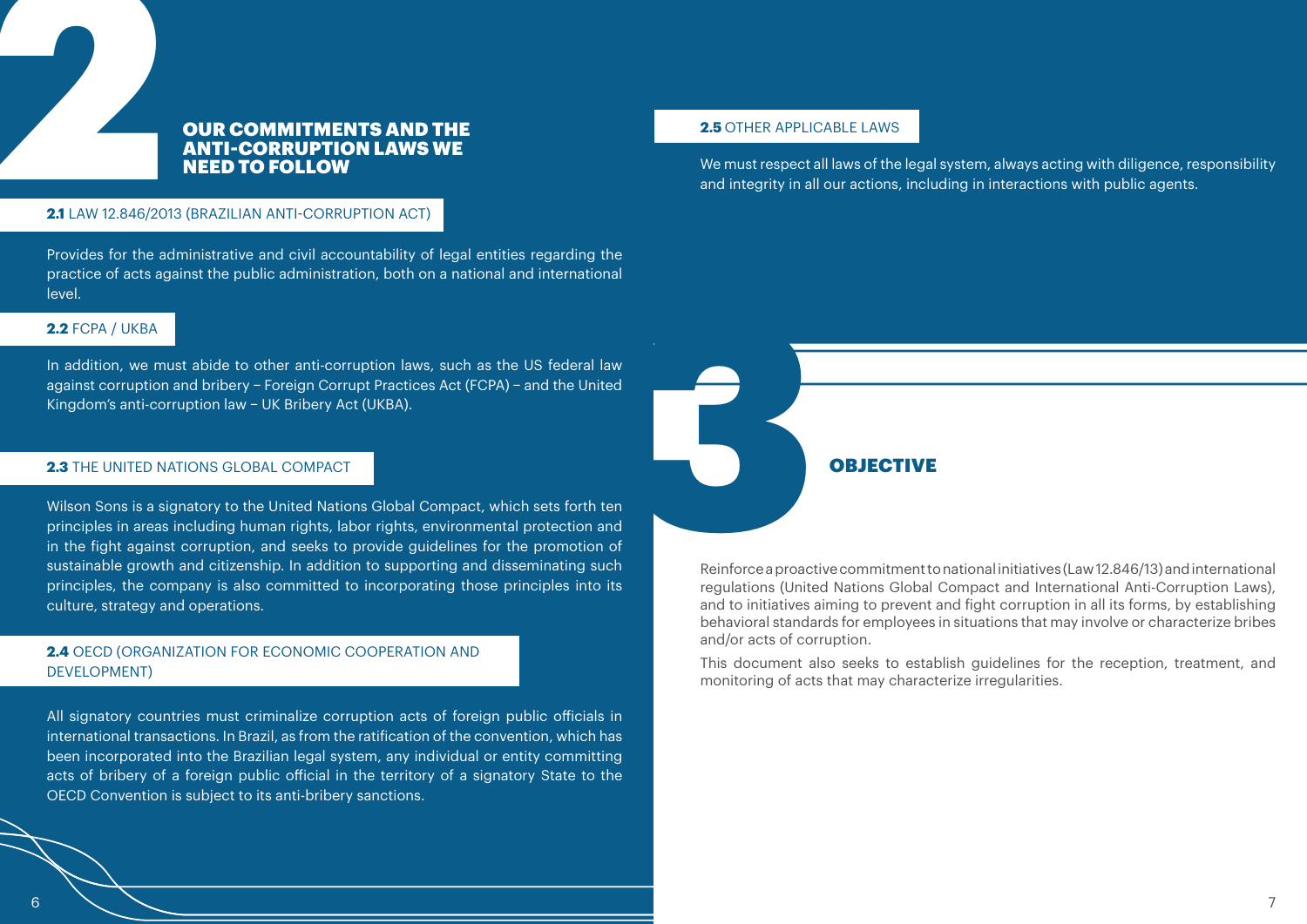This Guide applies This Guide applies to all Wilson Sons businesses, including its subsidiaries, members of the Board of Directors, officers, occupants of managerial positions, employees, trainees and suppliers of Wilson Sons, and to any third parties acting on the company's behalf in any relationships with government agents. Everyone must provide a formal declaration of acceptance of this Guide.

**5.1.1** Promise, offer or give, directly or indirectly, undue advantages to public agents or to a third party related to them;

**5.1.2** To finance, fund, sponsor or in any way subsidize the practice of illegal acts:

SCOPE

**5.1.3** Use of intermediary (interposed individual or legal entity) to conceal or disquise their real interests or the identities of the beneficiaries of the acts.

### **5.2 BEHAVIOR DURING PUBLIC BIDDING PROCESSES**

With regard to bidding processes and contracts, we must **NOT**, under any circumstances:

**5.2.1** Frustrate or defraud, by means of adjustments, arrangements or any other scheme, the competitive character of a public bidding process, as well as to prevent, disturb or defraud the process or contract resulting therefrom;



### **5.1 BEHAVIOR DURING INTERACTIONS WITH PUBLIC AGENTS**

With regard to contacts with public agents, we must **NOT** under any circumstances:

**5.4.1** Act in accordance with internal regulations, banning any type of conflict of interest that may influence the decisions of any employee regarding business conducts with suppliers;

**5.4.2** Act with diligence and responsibility during negotiation processes and not release confidential information in any case;

**5.4.3** The contracting of suppliers who have family relations with Wilson Sons employees may be accepted when previously approved and provided there are no privileges in the negotiation process. The contracting should be conducted on equal terms with others suppliers;

**5.4.4** Not use Wilson Sons property for matters of personal or third party interests;

**5.4.5** Not request discounts in purchases of goods or services for personal use or consumption, based on our position in the company.

Money laundering is the process by which someone omits or disguises the existence of an illegal source of income to make it appear legitimate, possibly leading to a criminal prosecution of the Company.

**5.2.2** Create, in a fraudulent or irregular way, a legal entity to participate in public bidding or enter into an administrative contract, as well as to remove or seek to remove a bidder by means of fraud or offering of an advantage of any kind;

**5.2.3** Carry out actions to obtain improper advantage or benefit, fraudulently or without authorization granted by the law of modifications or extensions of contracts signed with the public administration during the call for bids or in the respective contract:

Employees are prohibited from engaging in any money-laundering related activity and should use the Ethics Channel if they become aware of any circumstances that may lead them to suspect that illegal payments are being made or received.

**5.2.4** Manipulate or defraud the economic-financial balance of contracts signed with public agencies.

### **5.3 INITIATIVES AGAINST MONEY LAUNDERING**

### 5.4 RELATIONSHIP WITH SUPPLIERS (PRIVATE CORRUPTION)

With regard to the relationship with suppliers, we must: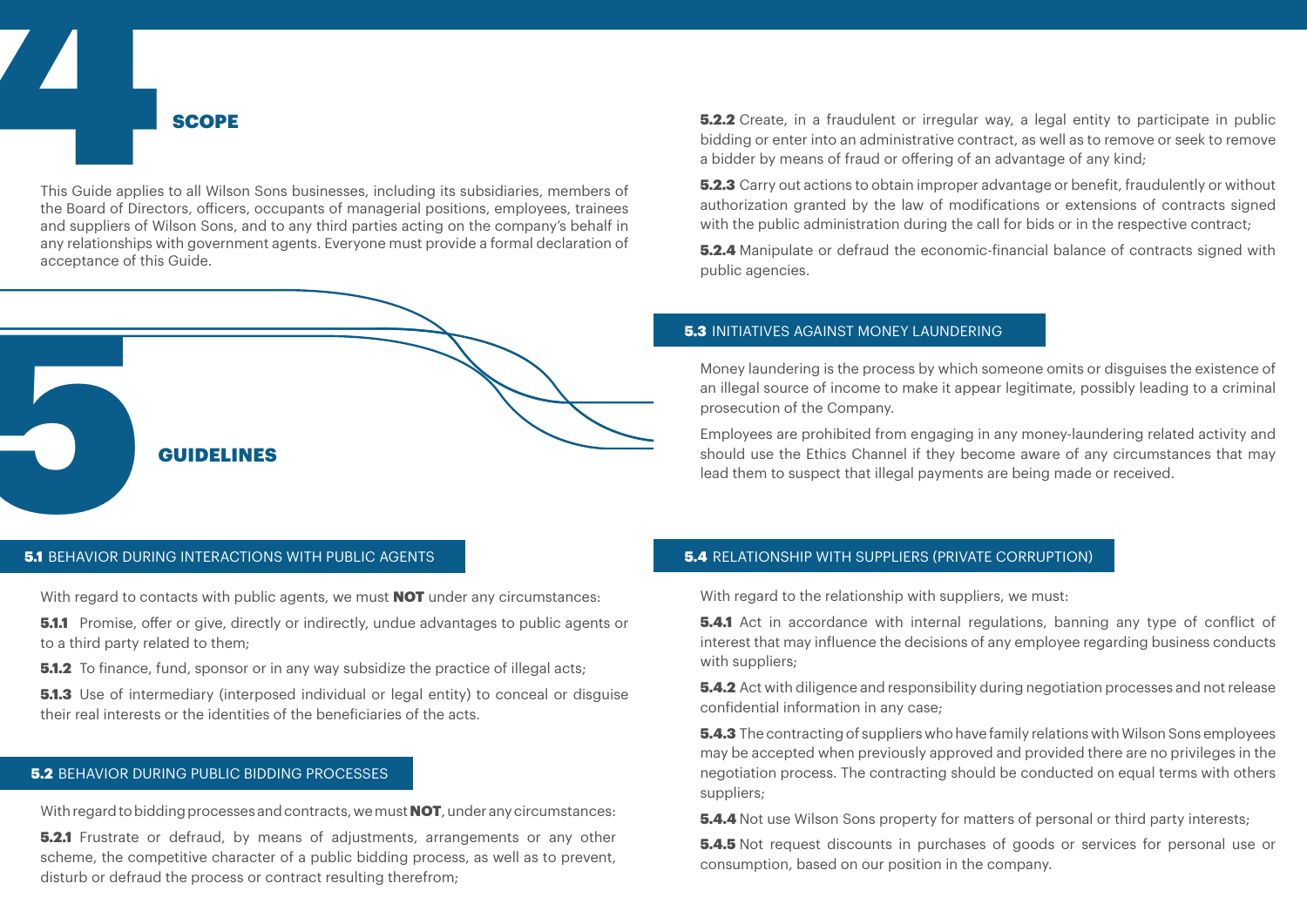### 6.2 MANAGEMENT STRUCTURE OF ETHICAL AND ANTI-CORRUPTION ISSUES

Wilson Sons relies on integrity measures developed by the governance structure and the senior management that demonstrate its commitment to the development and continuous improvement of the Integrity Program.

The Ethics Committee is the internal body responsible for implementing the integrity program and monitoring its enforcement, with independence and authority to resolve any violations of this Anti-Corruption Guide.

### **6.3 WHISTLEBLOWER CHANNEL**

Wilson Sons has an independent complaint channel where whistleblowers are guaranteed anonymity. It can be reached by dialing 0800 602 6908 or by email at: www. contatoseguro.com.br/wilsonsons. The link is also available on the Group's institutional website.

Wilson Sons is committed to preserving the anonymity of whistleblowers in order to avoid embarrassments and retaliations.

Wilson Sons will provide an environment of protection against any form of retaliation to those who, in good faith, report on crimes, wrongdoings, or any other unlawful act.

The Ethics Committee is responsible for receiving the reports made through the channel and for guiding the investigation. After an objective assessment, the Committee will decide on possible disciplinary measures, in strict compliance with the rules set forth in the Brazilian legal system.

### **6.4** ACCOUNTING RECORDS

Wilson Sons, in accordance with the corporate governance principles of transparency and accountability, operates in a controlled environment that allows for the preparation and disclosure of financial reports free of distortions and in compliance with Brazilian accounting standards.

### 6.5 INTERNAL CONTROLS

Wilson Sons is committed to assessing the adequacy, efficiency and effectiveness of its business control systems, establishing policies and assessing their level of compliance in accordance with the Brazilian legislation and internal regulations.

### **6.6 TRAINING**

Wilson Sons has an awareness program in place to prevent acts of corruption and promote integrity, and to disseminate issues that are common to all employees, at all hierarchical levels, in order to deepen everyone's knowledge of the values and guidelines of the company, enabling them to identify, prevent and report on corruption.

### **6.7 RELATIONSHIP WITH THIRD PARTIES**

Wilson Sons is committed to hiring suppliers who know, adhere to and abide by the rules of its Code of Ethical Conduct and the Anti-Corruption Guide.

In order to avoid violations of the law by third parties, Wilson Sons formally requires its suppliers to carry out their activities based on ethics, social and environmental responsibility, and to declare compliance with anti-corruption laws.

### **6.8 PERIODIC RISK ANALYSIS**

Wilson Sons understands that risk management is fundamental for the maintenance of the Company's existence, and consequently, for the execution of strategic and corporate objectives. The company has an Integrated Risk Management Policy in place, with concepts, guidelines and responsibilities to ensure the excellence of Integrated Risk Management in the company, including risks related to fraud and corruption.



The Wilson Sons Integrity Program is comprised of a set of policies and procedures aimed at the prevention, monitoring, detection and response to harmful acts under Law 12.846/2013.

### **6.1 COMMITMENT FROM THE LEADERSHIP**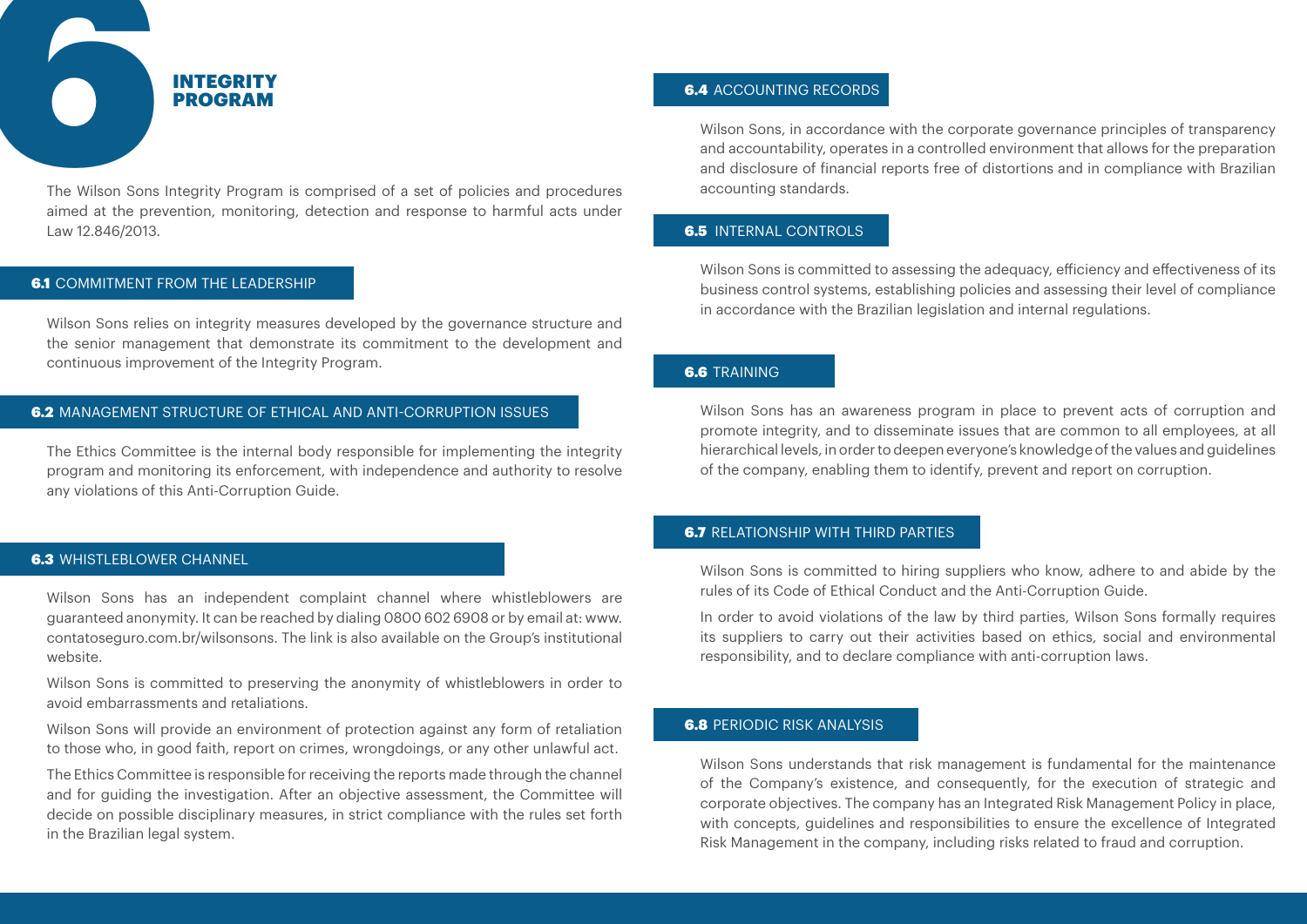### **6.9 BIDDING PROCESSES**

In case of participation in bidding processes or execution of contracts with public agencies, any conduct that is not in accordance with the Brazilian legislation is prohibited. For bidding processes that do not involve public bodies, we are committed to maintaining a relationship based on respect and honesty, with upright competitive practices.

### **6.10** MERGERS, ACQUISITIONS, AND CORPORATE RESTRUCTURING

## ROLES AND ROLES AND<br>RESPONSIBILITIES

In order to mitigate risks related to mergers, acquisitions and restructuring processes, Wilson Sons performs a due diligence process, through its legal area, on aspects of compliance in order to identify a history of involvement with corruption or any other illegal practices involving the other party.

### **6.11 POLITICAL DONATIONS**

Wilson Sons does not engage in political party activities and does not make political contributions for candidates, political parties, party representatives or related campaigns, according to legislation forbidding such acts.

### BOARD OF DIRECTORS

Provide independent judgment on Anticorruption issues, define the Company's strategic steps and oversee acts by the Management and by the Executive Officers.

### EXECUTIVE COMMITTEE

Approve the Anti-Corruption Guide and unequivocally support Integrity Program.

### ETHICS COMMITTEE

(i) Receive and refer to the appropriate investigation channel, in order to assess, independently and autonomously, the reports received through the ethics channel;

(ii) Periodically review and recommend any changes to the Company's Code of Ethical Conduct and Anti-Corruption Guidelines;

(iii) Monitor Ethics and Corruption events in progress and solve conflicts not contemplated in the Code of Ethical Conduct and Anti-Corruption Guide;

(iv) Ensure that violations are followed by applicable disciplinary actions, regardless of the hierarchical level and without leaving the applicable legal penalties aside;

(v) Ensure that the Board of Directors is aware of matters that may have significant impact on the organization's image.

### **COMPLIANCE**

(i) Ensure compliance with this Guide and the application of the integrity program, and foster a culture of non-corruption;

(ii) Create control rules for documents and information on relations with the Government; report activities to the Executive Committee;

(iii) Propose actions to the Executive Committee that contribute to the consolidation of a culture of ethics/anti-corruption amid the various agents that interact with the WS Group;

(iv) Define the content and form of the training of employees to renew ethical and anticorruption concepts;

(v) Coordinate and supervise the activities of the Ethics Committee and manage the ethics channel.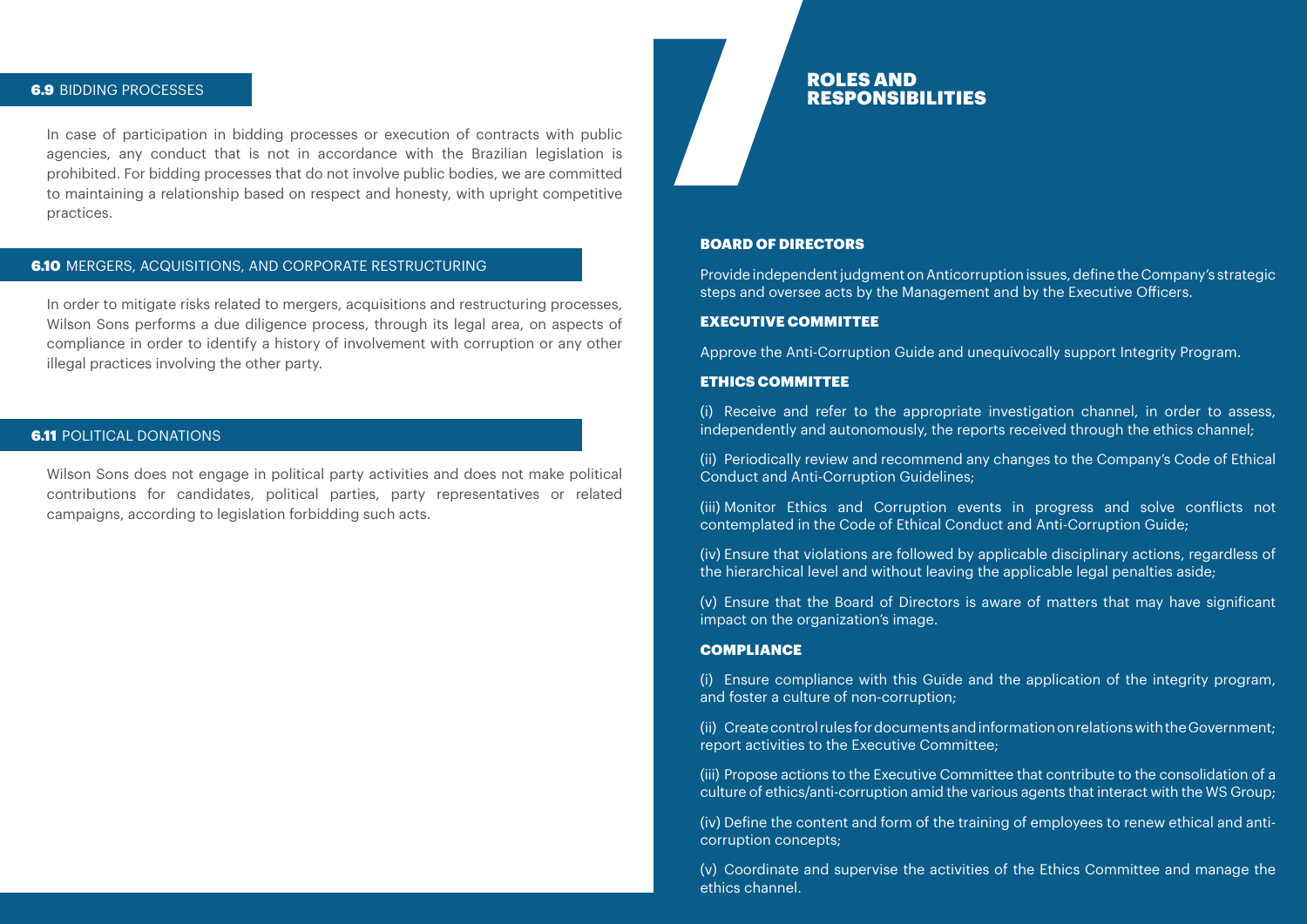ADVANTAGE OR UNDUE PAYMENT - Payments or gifts or intangible favors to influence or reward any official act or decision of a public agent.

**BRIBERY** - All offers, requests, promises, authorizations to pay or payments, or items of any value received as gifts from third parties, with the intention of obtaining/granting undue "business advantage".

**DUE DILIGENCE** - Set of investigative acts that must be performed before a business operation, by the party interested either in joining or acquiring a company, or by those who are selling their business.

CORRUPTION - The act or effect of corrupting, offering something or agreeing to pay something to gain undue advantage for one's own benefit or that of a third party. To take advantage of power.

**PUBLIC AGENT** - Any person who exercises, even temporarily or without compensation, by election, appointment, hiring or any form of assignment, a job, term, position, or public function.

INTEGRITY PROGRAM - Set of internal mechanisms and procedures relative to integrity and auditing, and also aiming to encourage the reporting of irregularities and the effective application of codes of ethics and conduct, policies and guidelines, with the objective of detecting and correcting wrongdoings, fraud, and illegal acts practiced against public, national or foreign administrations.

MONEY LAUNDERING - Hide or disguise the nature, origin, location, disposition, movement or ownership of goods, rights or values arising, directly or indirectly, from a criminal offense. (Definition of Law 12.683, of 2012)

### EMPLOYEES

Know and respect the concepts mentioned in this Guide, as well as report suspicious activities.

### MANAGERS, FROM THE EXECUTIVE COMMITTEE TO SUPERVISORS

Embrace the provisions mentioned in this Guide, disseminating the commitment of zero tolerance for corruption practices among teams and applying disciplinary measures when necessary.

### HUMAN AND ORGANIZATIONAL DEVELOPMENT (DHO)

Coordinate and support managers in the application of disciplinary measures against employees involved in violations of this Guide, as well as including the Anti-Corruption Guide in annual Training Programs.

### CORPORATE AUDIT

Carry out audit work considering the risk posed by corruption, and in case of identification of wrongdoings, share information with the Ethics Committee. In addition, it will execute special work as requested by the Ethics Committee, in order to check the origin of the accusations or to investigate facts disclosed.

### INTERNAL CONTROLS

Control the validity period and revision of these norms and, whenever necessary, support the process of revision along with the area managing the process.

### COMMUNICATION

- (i) Coordinate the institutional communication of this Guide;
- (ii) Contribute to consolidate a culture of ethics.

### LEGAL

Provide legal support to the Ethics Committee in disciplinary decisions and sanctions.

# **CLOSSARY**